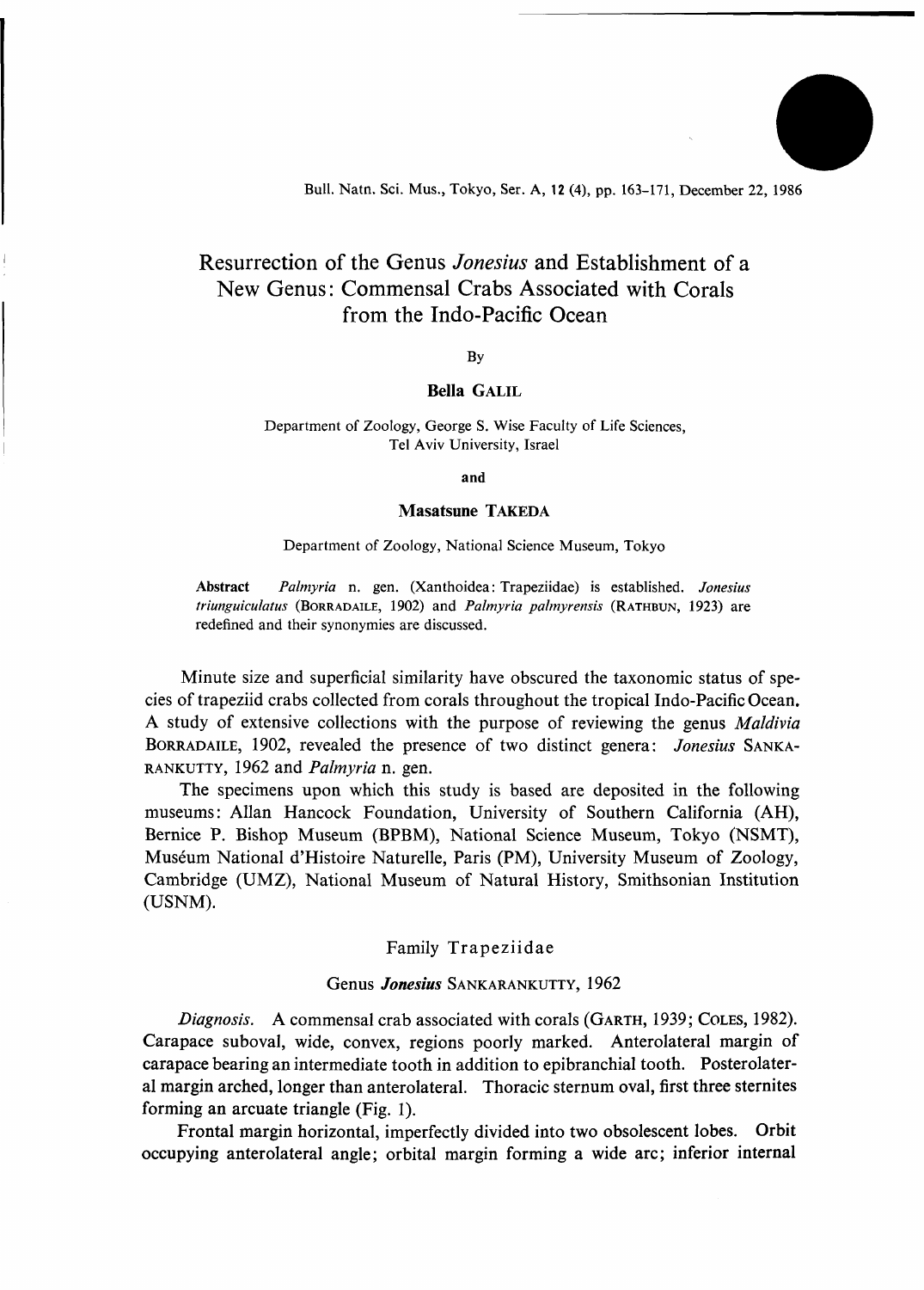# 164 Bella GALIL and Masatsune TAKEDA

orbital angle effaced. Eye with stout calcareous stalk and hemispherical cornea.

Basal antennal segment cylindrical, lying between antennular groove and inferior orbital angle. Anterior margin of buccal frame medially incised, each lobe crested at termination of efferent ridge. Exognath of external maxilliped columnar, its internal distal margin with rounded tooth. Lateral margins of ischium of endognath parallel, distal margin concave; merus obliquely excavate at internal distal angle, external distal angle rounded; internal lateral margins of both ischium and merus fringed with setae; endognathal palp triarticulate, stocky, setose (Fig. 2).



Figs. 1,2. *Jonesius triunguiculatus* (BORRADAILE), male from Society Is. Anterior sternites (1) and left 3rd maxilliped (2).

Chelipeds markedly unequal. Front margin of cheliped ischium straight. Merus barely projecting beyond carapace. Carpus globose. Manus of large chela robust, inflated, outer surface tuberculate. Manus of smaller chela subcylindrical, outer surface similarly tuberculate, dactyl "blaneiform". Ambulatory legs laterally compressed, sparsely setose, curved; tapered dactyl bearing three curved spines preapically on anterior margin.

First male pleopod slightly sinuous, distally tapered, incurved.

*Remarks.* BORRADAILE (1902) placed *triunguiculatus* in the genus *Pseudozius;*  however, BALSS (1938) had his doubts as to its placement: "*P. triunguiculatus* Bor-RADAILE 1902 (Hawai, Laccadiven) muss wegen seiner ganz anderen Carapaxform aus dieser Gattung entfernt werden; nach der characteristischen Ausbildung der kleinen Schere glaube ich, dass er in die Nahe von *Domoecia* gehort." GUINOT (1964) transferred it to *Maldivia* BORRADAILE. On comparing the type specimen of *Pseudozius triunguiculatus* with *Maldivia symbiotica,* both deposited in the University Museum of Zoology in Cambridge, we found it bears only a superficial resemblance to the gorgonacean-inhabiting *Maldivia.* SANKARANKUTTY (1962) erected *Jonesius minuta* n. gen., n. sp. for a single specimen collected from Aberdeen Bay (Andaman I.). He evidently failed to realize that the identical species was described as *Pseudozius triunguiculatus*  by BORRADAILE (1902). SERENE (1984: 295) recognized that *Pseudozius triunguiculatus*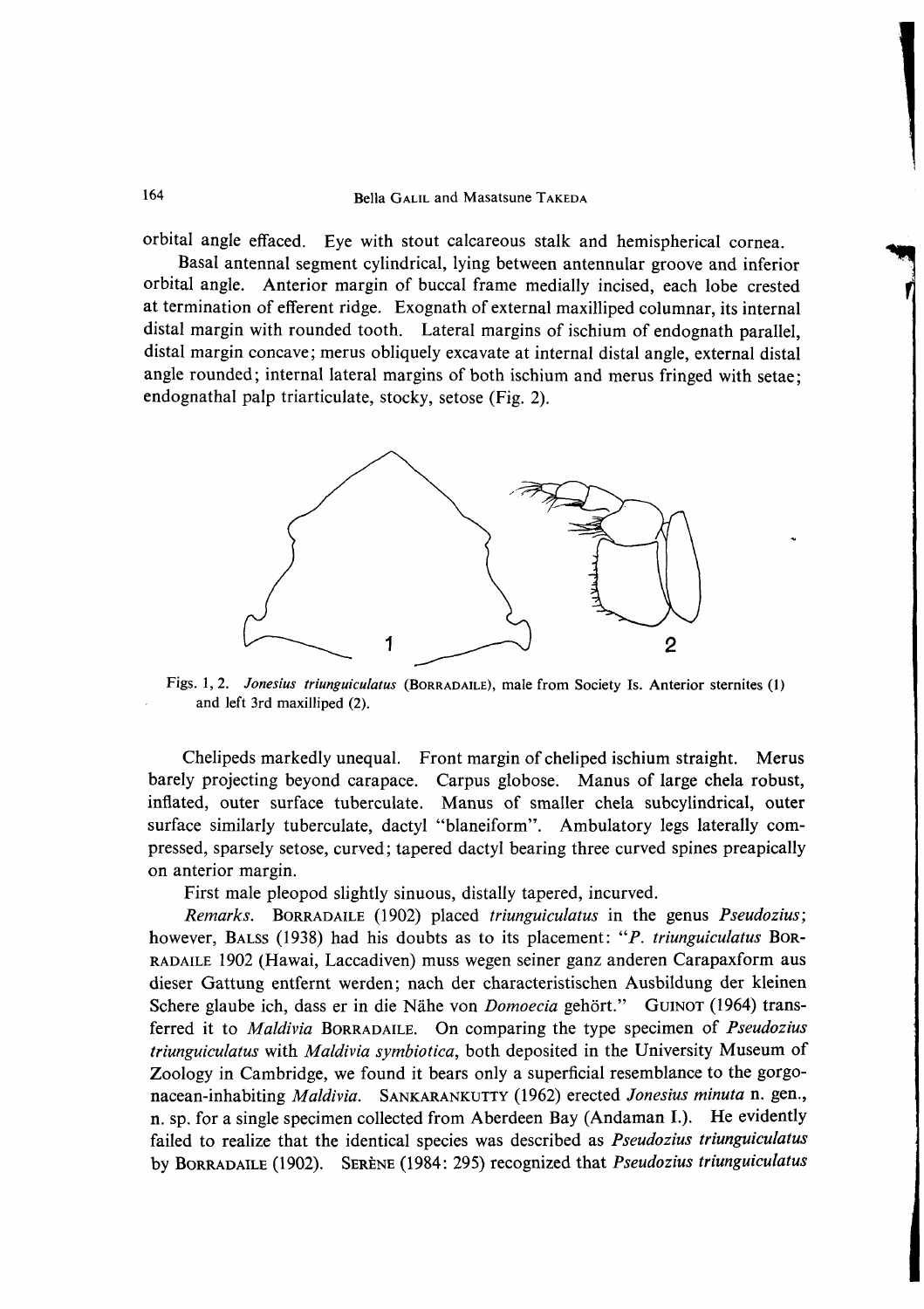is a synonym of *Jonesius minuta* but differs from *Maldivia symbiotica:* "Par ses chélipèdes éguax et les bords épineux de sa carapace, aussi bien que par le fait qu'elle soit symbiote d'une gorgone, *symbiotica* differe de la conception que les autres especes, rapportées sans doute à tort par la suite au genre, donnent aujourd'hui de *Maldivia*. *...* I'utilisation du nom du genre de SANKARANKUTTY, avec I'espece de BORRADAILE comme espece-type, serait sans doute mieux justifiee ..." SERENE failed to act on this: "Cette rectification de nomenclature n'est ici que suggérée et la présent travail utilise *Maldivia* au sens de RATHBUN (1911, 1923)...."

*Jonesius* may be distinguished from *Maldivia* by the following features: (a) The carapace is suboval, wider than long in *Jonesius* and hexagonal and lenticular in *Maldivia.* (b) The distal margin of maxilliped merus is widely sulcate in *Jonesius* and straight in *Maldivia.* (c) The chelipeds are considerably unequal and dissimilar in *Jonesius* and equal in *Maldivia.* 

# *Jonesius triunguiculatus* (BORRADAILE, 1902)

# (Figs. 1-4)

*Pseudozius triunguiculatus* BORRADAILE, 1902, 243, fig. 44; RATHBUN, 1906, 861; BALSS, 1938, 64. *Maldivia gardineri* RATHBUN, 1911, 233, pi. 19, figs. 5, 6.

*Maldivia galapagensis* GARTH, 1939, 22, pi. 8, figs. 1-6; SERENE, 1984, 296 (in key). **Syn. nov.** 

*Pseudozius trianguiculatus:* EDMONDSON 1962, 284, figs. 24 b, c, 25 c.

*Jonesius minutus* SANKARANKUTTY, 1962, 141, figs. 42-45.

*Maldivia triunguiculata:* GUINOT, 1964,102, pi. 4, figs. 1-3, pi. 12, fig. 2; 1967, 271; MIYAKE *&.* TAKEDA, 1967, 301, fig. 4; SAKAI, 1967, 73, 82; 1976, 480, pi. 173, fig. 4; SERENE *et al.,* 1976, 18; DAI *et al,* 1983, 250, pi. 4, fig. 5; SERENE, 1984, 297, figs. 206, 207.

*Material examined.* Laccadives. Minikoi I., 20 June 1900,  $1 \nsubseteq (UMZ)$ , holotype, on *Leptoria tenuis,* coll. J. S. GARDINER.

Gilbert Islands. Onotoa I., 13 August 1951, 3  $\varphi$  (USNM 195327), coll. P. E. CLAUD.

Ryukyu Islands. Kuroshima I., 15 April 1976,  $1 \land$  infested by *Sacculina*,  $1 \circ$ , coll. M. TAKEDA.

Ogasawara Islands. Chichi-jima I., Miyanohama, 26 July—8 August 1976, 1 ovig. ? (NSMT-Cr 7044), coll. M. TAKEDA.

Izu Islands. Hachijo I., Mitsune, 17 April 1976,  $3 \nsubseteq$ , 2 juv. (NSMT-Cr 6636), coll. M. AsAi.

Caroline Islands. Aulong Reef, 1 m, 28 June 1984, 1  $\circ$  on *Psammocora digitata*, coll. R. KROPP; Babeldaob I., 1 m, 29 July 1984,  $1 \nsubseteq \text{on}$  *Psammocora digitata*, coll. R. KROPP; Ponape I., Sokehs Pass, 1 m, 16 November 1984, 1  $\varphi$  on *Goniastrea retiformis*,  $1 \nsubseteq \text{on } F$ *ungia*, coll. R. KROPP; Ant Atoll, 5 m, 23 November 1984,  $1 \nsubseteq \text{on}$ *Leptastrea purpurea,* coll. R. KROPP.

Mariana Islands. Guam, Cocos Lagoon, 1 m, 6 March 1984, 1  $\beta$  on *Favites*, 3 March 1984, 1 (^, 1 \$ on *Platygyra,* coll. R. KROPP; COCOS I., 15 m, 30 October 1984,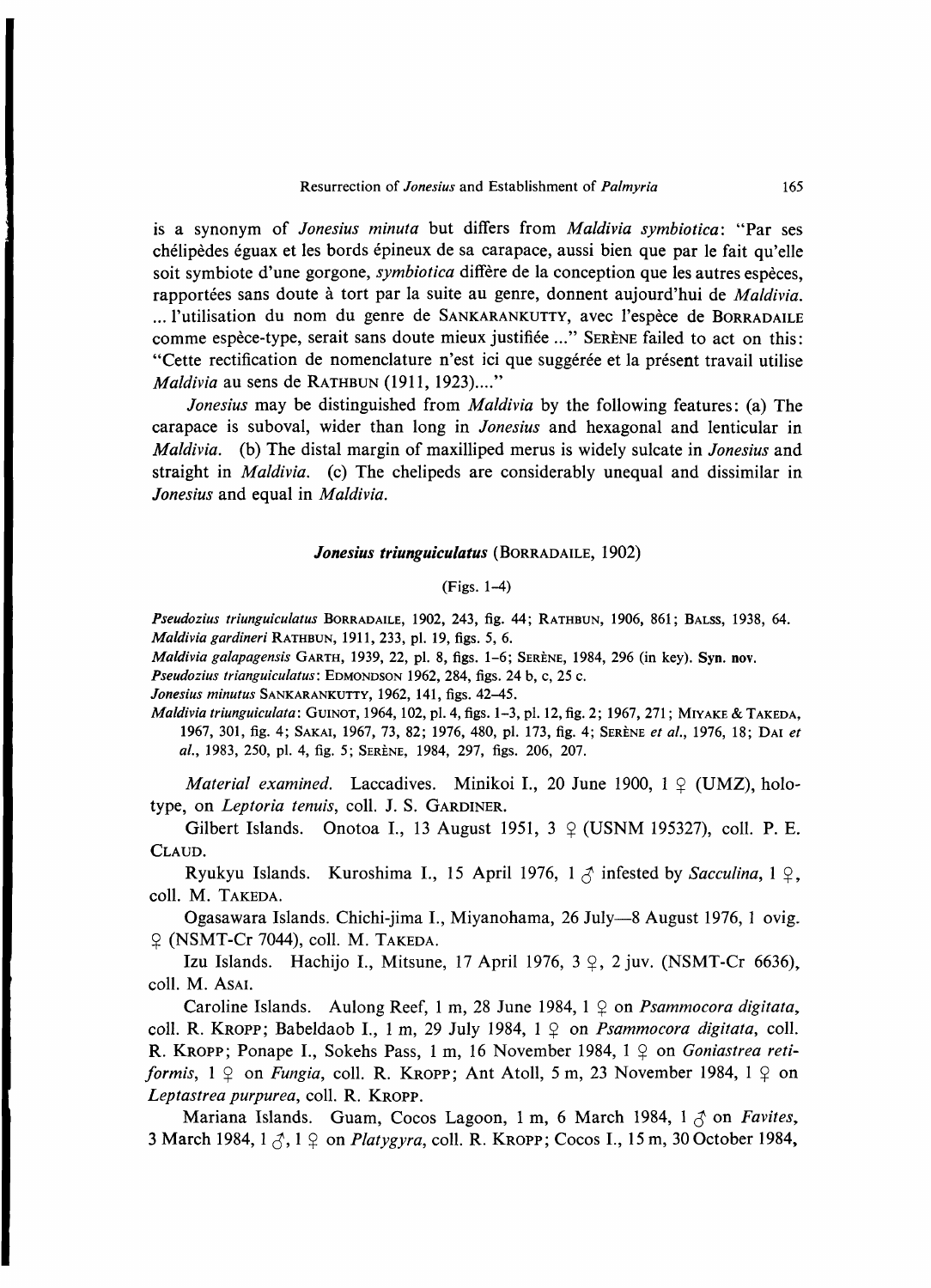

Figs. 3, 4. *Jonesius triunguiculatus* (BORRADAILE), female from Gilbert Is. Carapace with chelipeds and ambulatory legs (3), and small cheliped (4).

1\$ on *Pavona,* coll. R. KROPP; Pugua Patch Reef, 1.5 m, 7 February 1984, 1 ovig.  $\degree$  on *Goniastrea retiformis*, coll. R. KROPP; Agat Bay, 2 m, 29 March 1984, 1  $\degree$  on *Platygyra daedalea, coll. R. KROPP; Luminao Reef, I m, 13 October 1984, 1 2 on Goniastrea retiformis,* 1  $\varphi$  on *Leptoria phrygia,* 27 October 1984, 2  $\varphi$  on *Cyphastrea serialia,* coll. R. KROPP; Agana Bay, 7 m, 25 April 1984, 3 (^, 2 ^ on *Leptoriaphrygia,*  coll. R. KROPP; Pago Bay, 3 m, 18 September 1984, 1  $\circ$  on *Platygyra pini*, coll. R. KROPP; Piti Bay, 1 m, 6 October 1984,  $2 \le \infty$  on *Leptoria phrygia*, coll. R. KROPP; Pagan I., Liyan, 5 m, 9 March 1981, 2 $\zeta$ , 2  $\varphi$  on *Goniastrea retiformis*, coll. R. KROPP; Palapala Bay, 1 m, 8 March 1981,  $1 \, \sigma$ , 4  $\circ$  on *Porites murrayensis*, 14 March 1981, 1  $\zeta$ , 1 ovig.  $\varphi$  on *Psammocora diagitata*, coll. R. KROPP.

Hawaiian Islands. Molokai I.,  $1 \nsubseteq (USNM 19583)$ , 'Albatross'.

Pearl and Hermes reef, 23 July 1930, 1  $\beta$  (USNM 112570), coll. P. SALTSTOFF.

Society Islands. Tetaro I., Raiatea, 29 April 1957,  $1 \land$  (USNM 213821), coll. J. S. GARTH.

Galapagos Islands. Onslow I., near Charles I., 27 January 1934,  $2 \zeta$ ,  $2 \zeta$  (AH) on *Pavona,* coll. J. S. GARTH; Seymour I., 18 April 1937, 1 *^* (USNM) coll. Woodbridge WILLIAMS.

*Description.* Carapace feebly shagreened, granules immediately behind front larger, arranged in almost parallel lines. Frontal margin medially concave, sinuous. Postorbital angle inconspicuous. Inferior orbital angle developed into rounded tooth, microscopically tuberculate. Anterolateral margin rounded, bearing two effaced teeth (Fig. 3). Posterolateral margin strongly convergent. Anterior margin of buccal frame horizontal, minutely notched medially.

Exognath of external maxilliped columnar, somewhat tapered; small rounded tooth on inner margin. Lateral margins of ischium of endognath subparallel, proximal margin obliquely truncate, distal margin evenly concave. Inner distal angle of merus truncate, outer distal angle rounded.

Chelipeds markedly unequal. Ischial anterior margin straight. Merus feebly granulate, anterior margin rounded. Carpus tuberculate, globose. Manus of large chela massive, tuberculate, on upper margin tubercles arranged in longitudinal rows;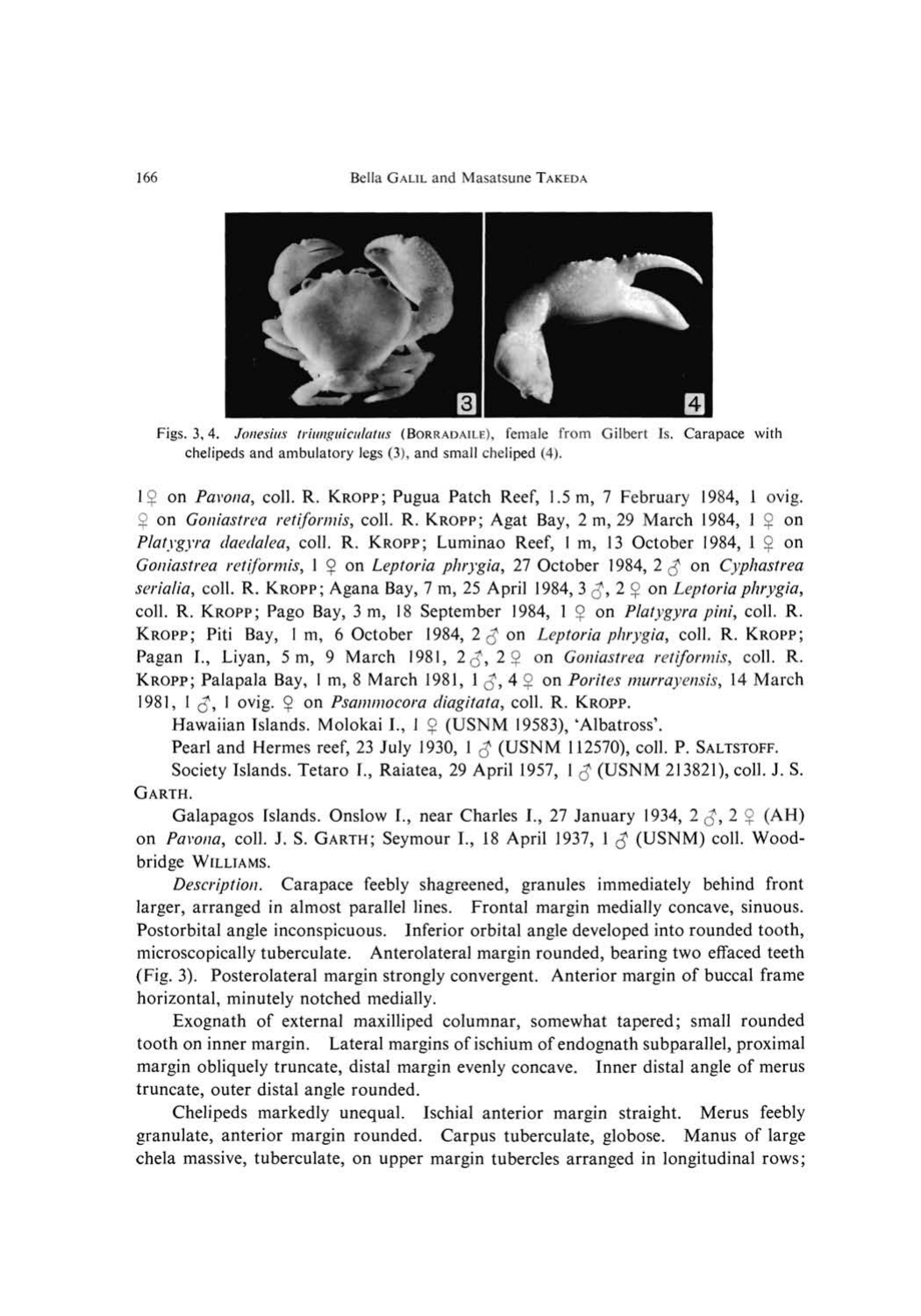largest tubercles on superior external surface. Entire upper and outer surfaces covered with fine down-like setae. Dactyl and immovable finger bearing prominent granules, their cutting edges conspicuously toothed. Manus of smaller chela less tuberculate, dactyl with three rows of pointed tubercles proximally on upper margin; cutting edges sharply carinate, smooth, furnished with long setae interiorly, meeting throughout (Fig. 4). Upper margin of ambulatory legs carinate, minutely granulate, sparsely setose. Dactyl with five pairs of curved, cornute spines on interior surface; large cornute tooth on dactylar tip; anterior margin with three curved preapical spines.

First male pleopod somewhat flattened, a row of setae on inner margin, distally curved.

*Remarks.* BORRADAILE (1902) erected *Pseudozius triunguiculatus* for a single female taken on *Leptoria tenuis* in Minikoi lagoon. The characteristic features—"front ... with a wide shallow bight... the anterolateral edge with three low, blunt teeth, the hindermost of which is hardly distinguishable... no spines on the arm or wrist... the fingers... in the small hand these edges blade-like"—are all apparent in the accompanying illustration.

*Maldivia gardineri* was described by RATHBUN (1911) in excellent detail—"Two denticles on the antero-lateral margin... Front very broad, slightly deflexed, divided into two subtruncate lobes... Larger palm much swollen, covered with granules which increase in size towards the upper surface where they become tubercles and are arranged in rows... Fingers of small claw... prehensile edges sharp, entire." Description and photographs leave virtually no doubt that it is identical with BORRADAILE'S species. GuiNOT (1964) recognized this similarity and placed *Maldivia gardineri* as a junior synonym of *Maldivia triunguiculata.* It was thus accepted by most subsequent authors (MiYAKE & TAKEDA, 1967; SERENE *et al,* 1976; SAKAI, 1976; DAI *et ai,* 1983; SERENE 1984).

GARTH (1939) erected *galapagensis* for specimens collected from *Pavona* near Charles Island in the Galapagos. However, the description and the attendant illustrations provide distinctive features that leave no doubt that it is identical with *triunguiculata'.* "TWO denticles on anterolateral margin... front broad, slightly deflexed, but faintly divided into lobes... Fingers of small hand long, narrow, thin, curved... a single row of setae lining the inner surface"—and remarkably, an illustration of the distinctive third maxilliped. On examining the paratypes kindly sent by Prof. GARTH, we were able to confirm our observation as to their synonymic status.

SANKARANKUTTY (1962) described *Jonesius minuta*—"The front is straight... slightly emarginate in the middle... The anterolateral border carries two teeth... The dorsal and outer surfaces of the wrist and palm are covered with granules, which towards the outer ventral side become flattened, indistinguishable"—unaware of the presence of *triunguiculata.* SERENE realized that SANKARANKUTTY's *Jonesius minutus* is *P. triunguicu*latus: "... l'espèce Jonesius minutus SANKARANKUTTY, 1962, qui est identique au Pseu*dozius triunguiculatus* BORRADAILE, 1902." However, he synonymized it with *Maldivia triunguiculata.*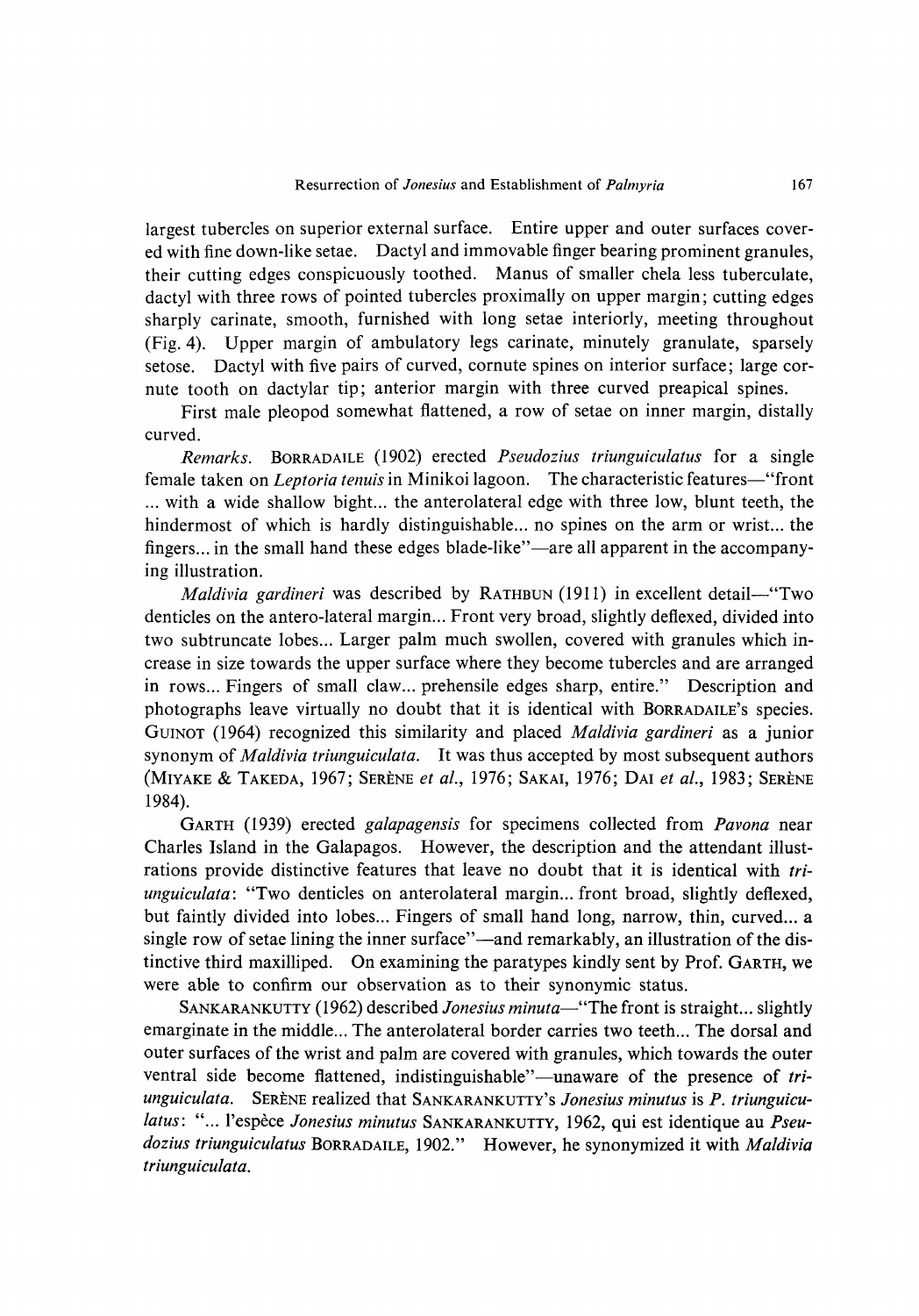## 168 Bella GALIL and Masatsune TAKEDA

*Distribution.* Indo-Pacific Ocean from Aldabra to the Sociely Is., the Galapagos, and Japan.

### Genus *Palmyria* nov.

*Diagnosis.* A commensal trapeziid crab, associated with corals (SERÈNE, 1984). Carapace subhexagonal, slightly convex, shagreened, regions of carapace poorly defined. Frontal margin medially grooved, bilobed. Epibranchial tooth separating anterior and posterior lateral margin. Anterolateral margins rounded, bearing two intermediate teeth. Posterolateral margin strongly convergent. Thoracic sternum oval, first three sternites forming an ogive (Fig. 5).



Figs. 5, 6. *Palmyria palmyrensis* (RATHBUN), male from Aldabra. Anterior sternites (5) and left 3rd maxilliped (6).

Orbit too shallow to conceal eye, cut out of anterolateral angle of carapace. Postorbital tooth acute, directed obliquely outward. Inferior internal orbital angle spiniform, incurved, prominent beyond frontal margin. Crests of endostome defining efferent canals well developed. Anterior margin of buccal frame sinuous, medially notched. Exognath of external maxilliped columnar, strongly tapering distally, quadrate tooth distally at its inner margin. Ischium of endognath with lateral margins parallel, distal margin obliquely sulcate, anterior and exterior internal angles produced; merus ovoid, its inner angle excavate, outer angle produced. Inner margin of both ischium and merus setose (Fig. 6). Chelipeds markedly unequal. Anterior margin of cheliped ischium with arcuate tooth. Merus short, its anterior margin crested, denticulate. Carpus spinose at inner angle. Chela prominently tuberculate on exterior surface. Fingers denticulate; dactyl curved, fitting closely upon immovable finger, curved tip crossing. Ambulatory legs laterally compressed, their upper margins cristate. Dactyl with curved, cornute tip. Superior distal surface of dactyl behind tip with three long chitinous spinules.

First male pleopod stout, sinuous, subtruncate.

*Type species. Maldivia palmyrensis KATHBUN,* 1923.

*Remarks.* The new genus *Palmyria* is closely related to the coral-dwelling *Jonesius.*  The following features are important in distinguishing the new genus from the latter: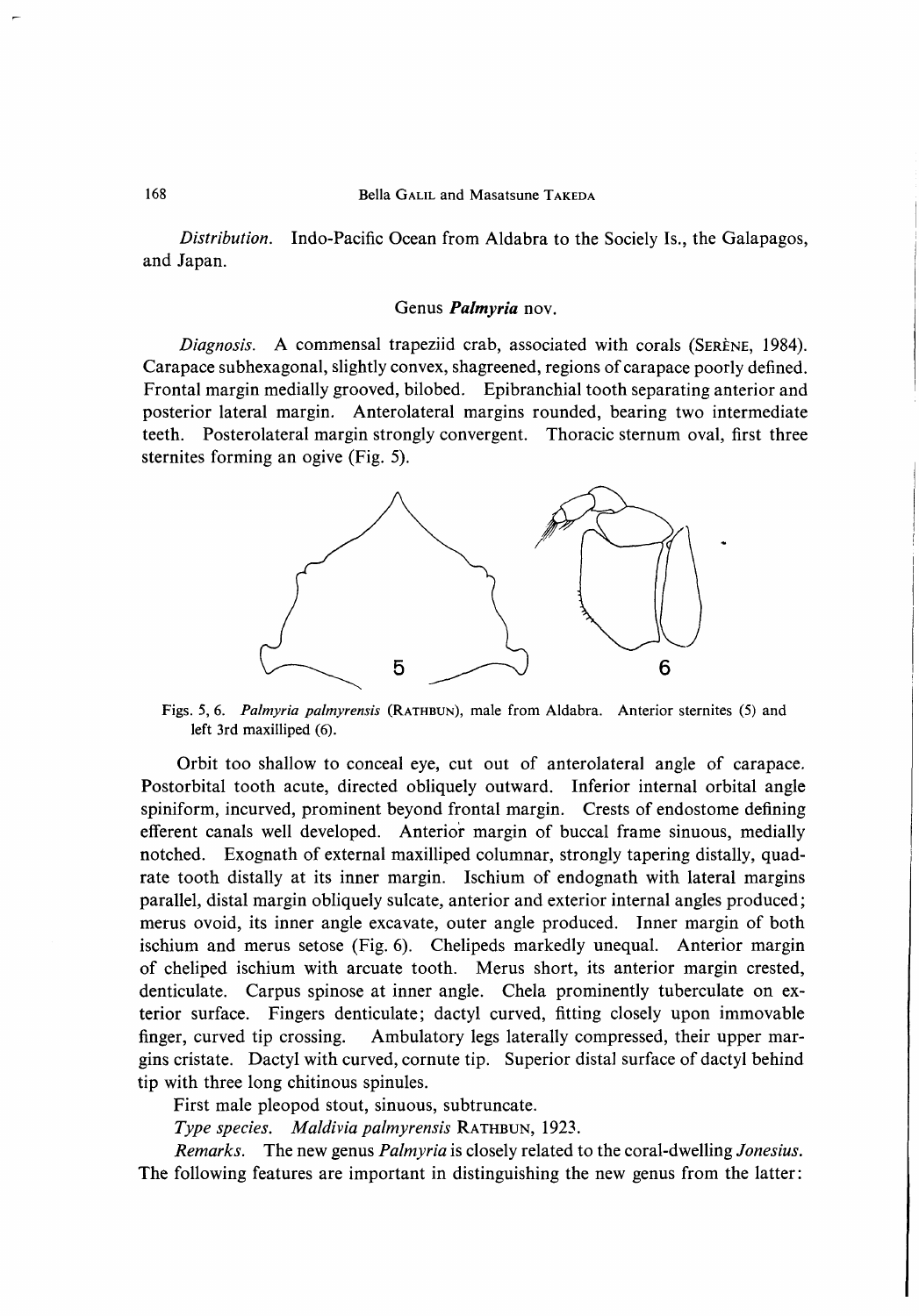(a) The first three sternites of thoracic sternum forms an ogive; in *Jonesius* the first sternite forms an arcuate triangle. (b) The ischium of the third maxilliped has its anterior angles produced; in *Jonesius* the anterior margin is concave, (c) Fingers of smaller chella are armed with few unequal teeth on cutting edges; in *Jonesius* fingers with knife-like edges, their inner surface lined with a row of stiff setae. (d) The first pleopod of the male is stout, sinuous and subtruncated at the tip, while in *Jonesius* the pleopod is strongly tapering and curved distally.

Examination of these features led to a reevaluation of the generic status: *Palmyria*  sufficiently distinct from *Jonesius* is to be considered a distinct genus.

## *Palmyria palmyrensis* (RATHBUN, 1923)

(Figs. 5-8)

*Maldiviapalmyrensis* RATHBUN, 1923, 38; EDMONDSON 1923, 19; GUINOT, 1964, 103, figs. 53, 54, pi. 4, figs. 4, 5, pi. 12, fig. 1; 1967, 271; SAKAI, 1967, 82; 1976, 481; SERENE *et al.,* 1976, 18; SERENE 1984, 296, figs. 203-205.

*Material examined.* Aldabra Island. 15 May 1954, 12 m,  $1 \land$  (MPB7487), 'Calypso' Expedition.

Palmyra Island. 1913,  $1 \nsubseteq$  (BPBM S312), holotype,  $1 \nsubseteq$  (USNM 90400), coll. C. MONTAGUE COOKE Jr.

*Description.* Carapace shagreened, tubercles prominent near front and anterolateral margins. Frontal margin medially grooved, finely dentate. Anterolateral margin with three well developed acute teeth. Postorbital angle conspicuously spinose, curved (Fig. 7). Inferior internal orbital tooth visible beyond frontal margin.

Anterior margin of buccal frame sinuous, scalloped. Anterior margin of efferent canal noticeably raised, rounded.

Chelipeds considerably developed, markedly unequal. Anterior margin of ischium crenate, prominently spinose. Anterior margin of merus crested, serrate, distal angle produced into pronounced spine. Carpus tuberculate, tubercles of outer surface prominent, conical; a small spine distally at inner angle, a larger spine subdistally. Manus with outer surface armed with conical tubercles, serially arranged in alternate rows of small and large tubercles. Tubercles smaller, effaced near lower margin. Immovable finger of chela with toothed crest; dactyl armed with few shallow teeth. Proximal half of upper margin of dactyl with three rows of conical tubercles (Fig. 8). Upper margins of meral, carpal and propodal articles of ambulatory legs carinate, minutely serrate. Curved tapered dactyl. Dactylar tip cornute, elongate, preapically on superior margin two spines, half as long as tip. A few short bristles proximally on superior margin, two longitudinal rows of four bristles each on posterior surface.

First male pleopod arcuate, subdistally setose, tip truncate.

*Remarks.* RATHBUN erected *M. palmyrensis* for a single female found on Palmyra Island. The characteristic features—three-spined anterolateral margin, pronounced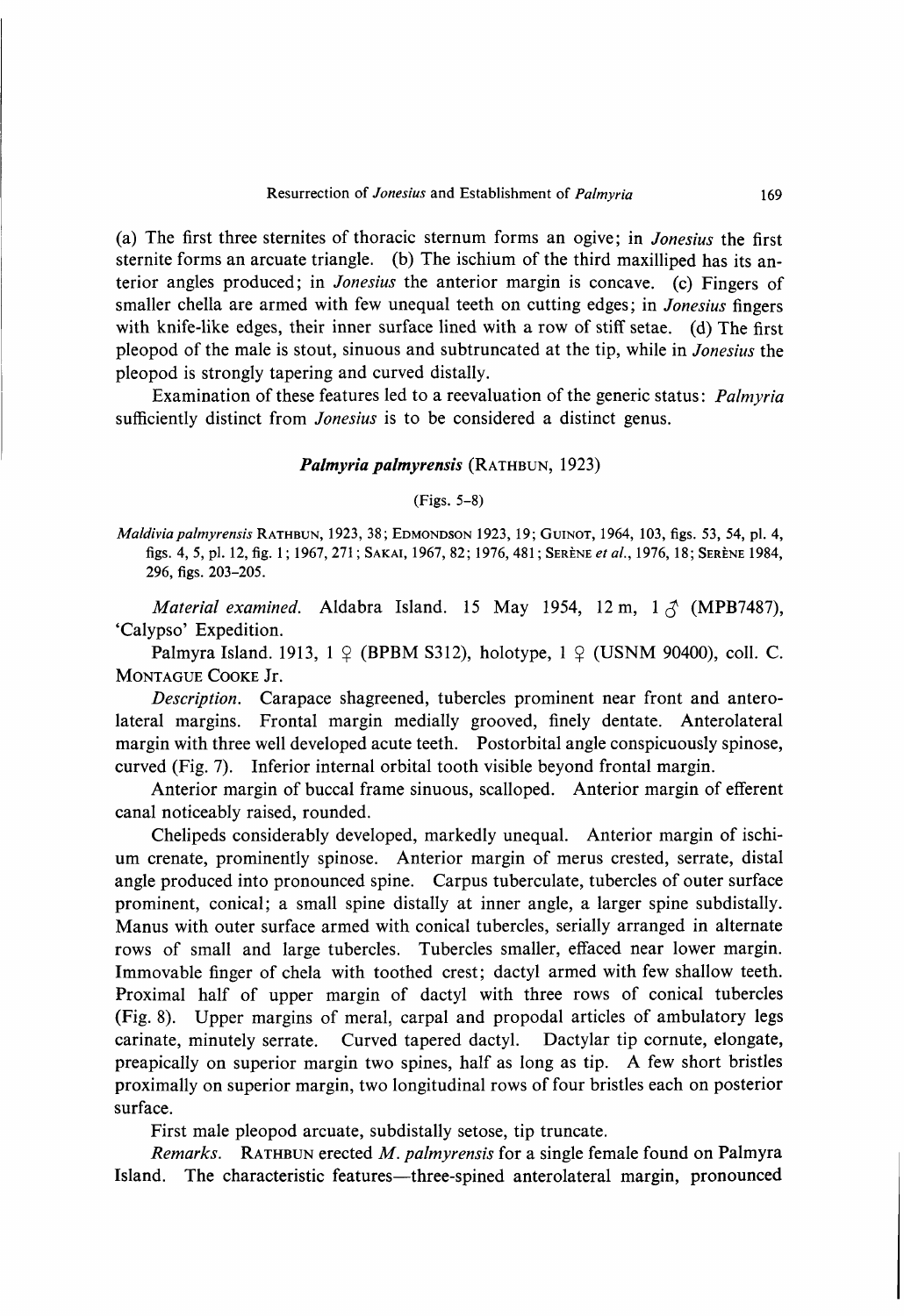

Figs. 7, 8. *Paliuyria palmyrens'is* (RATHBUN), male from Aldabra. Carapace with chelipeds and ambulatory legs (7) and small cheliped (8).

posterior orbital tooth, prominently spinose merus, carpus and chela—are enumerated in RATHBUN'S original description.

In her well illustrated description GUINOT (1964: 103, figs. 53, 54, pi. 4, figs. 4, 5, pi. 12, fig. 1) wrote of her material from Aldabra: ''Chez *M. palmyreusfs,* la carapace est plus convexe,... plus granuleux, avec une encoche médiane marquée... Le bord antéro-latéral, granuleux, porte quatre dents aiguës dont une située à l'angle orbitaire externe... Sur la main du petit chelipede, les tubercules sont plus pointus; les doigts du petit chelipede... sont moins larges, a bord prehensile arme de quelques dents basses et irregulieres...'' Excellent notes are thus provided for recognition of the species, that leave no doubt as to its identity and have been followed by subsequent authors (SAKAI, 1967, 1976; SERENE, 1968, 1984; SERENE *et ai,* 1976).

*Distribution.* Aldabra, Palmyra I., and Japan.

#### **Acknowledgements**

Our sincere thanks are due to Dr. A. CROSNIER, Prof. J. S. GARTH, Dr. C. B. GooDHART, Dr. D. GUINOT, Dr. R. KROPP, Dr. R. B. MANNING for entrusting us with valuable material from their collections.

#### References

- BALSS, H., 1938. Die Dekapoden Brachyura von Dr. Sixten Bocks Pazifik-Expedition 1917-1918. *Gotehorgs k. Vetemk.-o. Vitterh-Samh. Hand/.,* (B), 5 (7): 1-85, pis. 1, 2.
- BoRRADAiLE, L. A., 1902. Marine Crustaceans. III. The Xanthidae and some other crabs. *In J.*  St. GARDINER, *The Fauna and Geography of the Ma/dive and Laccadive Archipelagoes,* 1: 237- 271.
- COLES, S. L., 1982. New habitat report for *Maidivia triungidcidata* (BORRADAILE) (Brachyura, Xanthidae), a facultative symbiont of *Porites iobata* DANA in Hawaii. *Pacif. Sci.,* 36: 203-209.
- DAI, A., Y. SONG, G. CHEN & S. YANG, 1983. On the crabs of the Xisha Islands—Xanthidae. Stud. *Mar. Sinica,* 20: 239-261.
- EDMONDSON, C. H. , 1923. Crustacea from Palmyra and Fanning Islands. *BuU. Bernice P. Bishop Mus.*, (5): 1-37, pls. 1, 2.

1962. Xanthidae of Hawaii. *Occ. Pap. Bernice P. Bishop Mus.,* 22: 215-309.